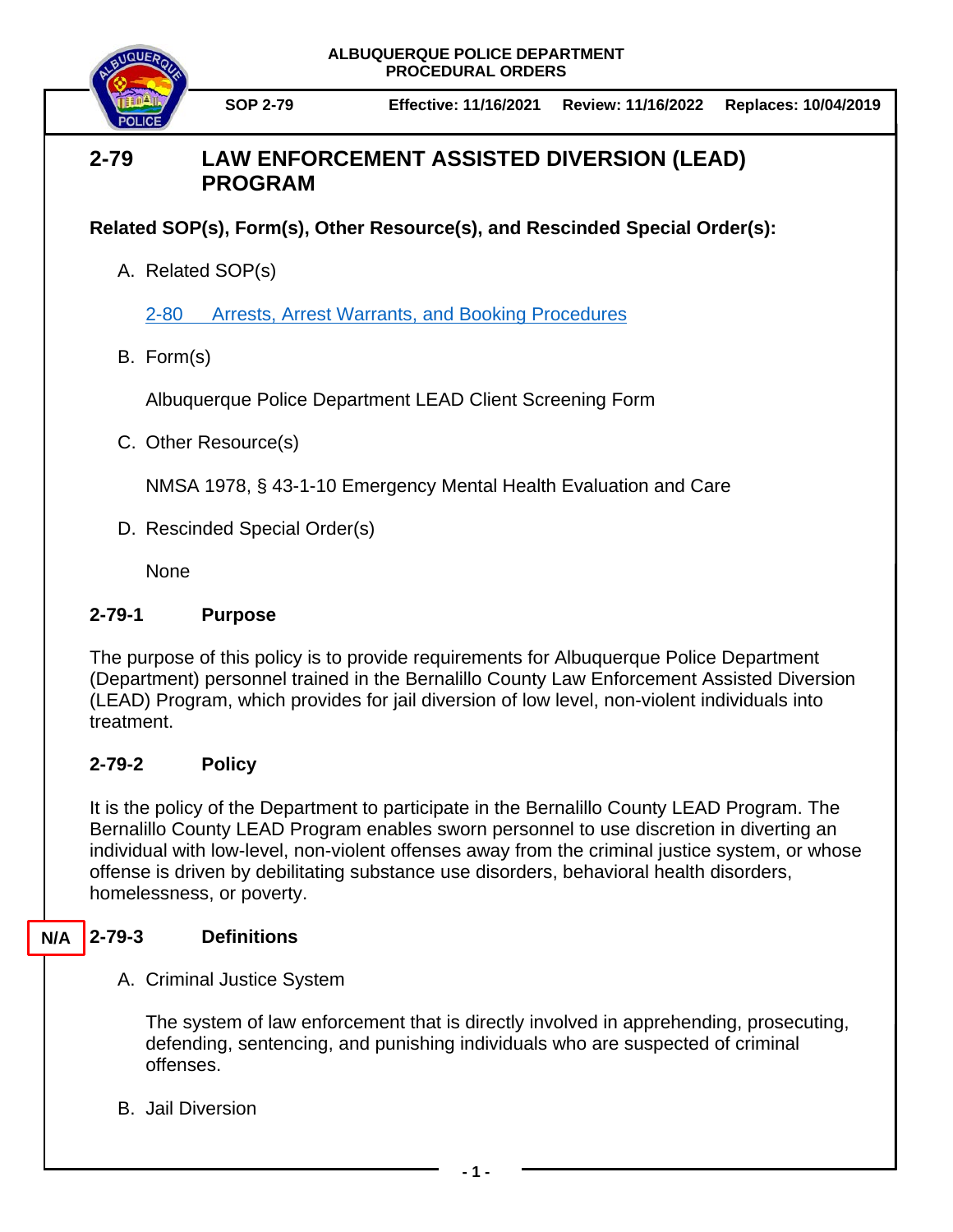

**SOP 2-79 Effective: 11/16/2021 Review: 11/16/2022 Replaces: 10/04/2019**

The process to address the situation in which an individual's criminal behavior appears to stem from a behavioral health disorder and/or a substance use disorder where the individual would be better served in a treatment setting, rather than in a criminal justice setting. Sworn personnel can use jail diversion instead of arrest. Jail diversion options can include:

- 1. Issuing a verbal warning;
- 2. Issuing a citation;
- 3. Giving a summons for misdemeanors or submitting a non-violent felony case to the District Attorney; or
- 4. Transporting a person to a mental health provider, either voluntarily or involuntarily, according to NMSA 1978, § 43-1-10.
- 5. Utilizing the LEAD Program.
- C. Law Enforcement Assisted Diversion (LEAD)

A criminal justice system diversion program developed with community input to address individuals with low level, non-violent offenses by diverting them into community-based programs and services instead of jail or prosecution. By diverting eligible individuals to services, LEAD aims to improve public safety and public order, and to reduce criminal behavior of people who participate in the program.

D. LEAD Liaison

An officer who has successfully completed LEAD training and who assists sworn personnel with the necessary paperwork and guidance needed for a successful diversion.

E. Pre-Arrest Diversion

The decision for diversion made by sworn personnel when they have established probable cause to make an arrest or to use discretion to divert the individual into the LEAD Program and away from the criminal justice system.

F. Social Contact Referral/Self-Referral

The process of referring an individual who has not committed a criminal offense to a Bernalillo County LEAD Case Manager for services. A social contact referral or selfreferral enables sworn personnel to refer an individual who is currently not committing or has not committed a criminal offense and is afflicted by a problematic substance use disorder, a behavioral health disorder, poverty, or homelessness to services, prior to them committing a criminal offense.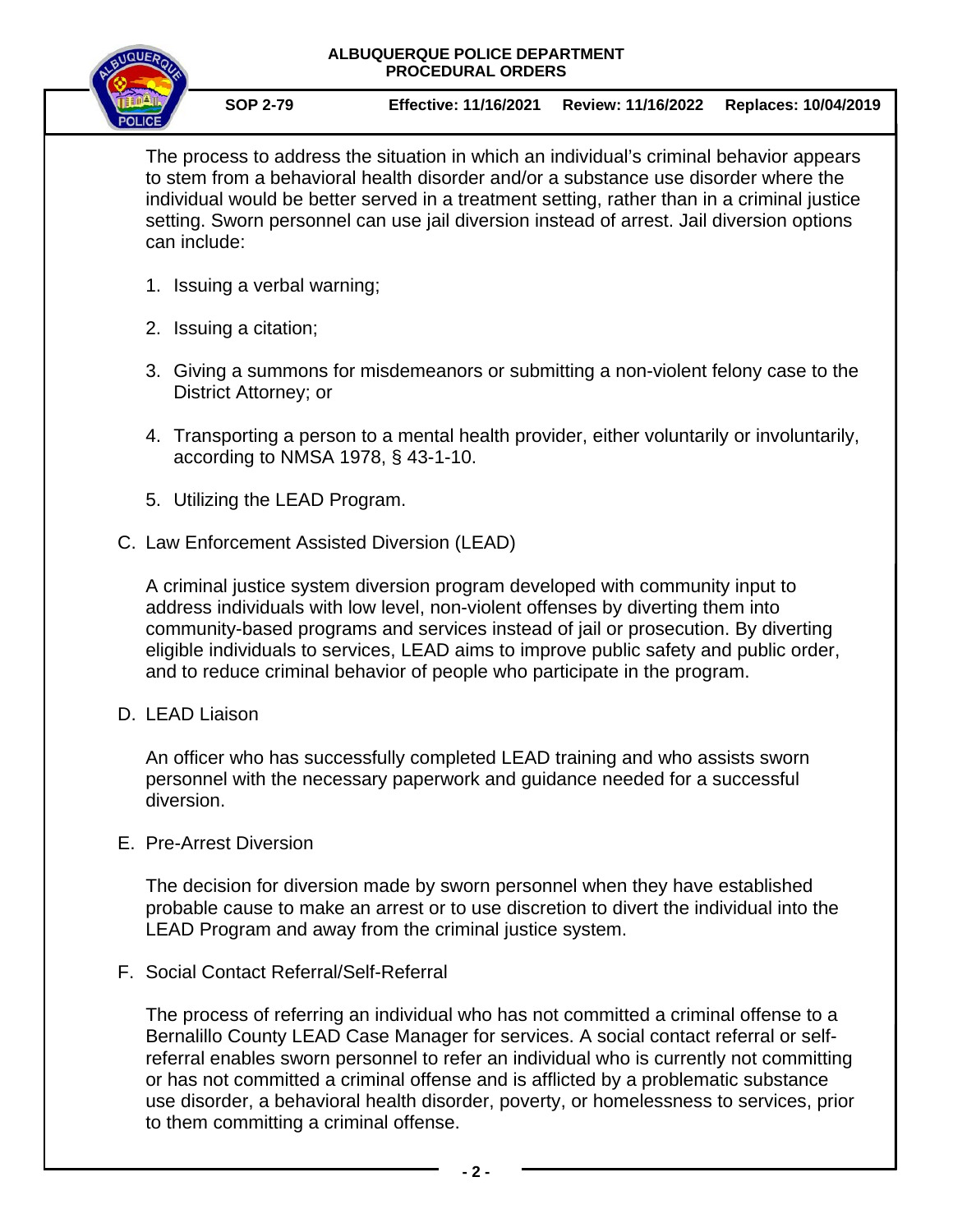|     |                                                                                                                                                                                                                                                                                                                                                                                             |  |                             | <b>ALBUQUERQUE POLICE DEPARTMENT</b><br><b>PROCEDURAL ORDERS</b>                                                                                                                                                                                                                                                                                                                                   |                    |                      |  |  |  |  |
|-----|---------------------------------------------------------------------------------------------------------------------------------------------------------------------------------------------------------------------------------------------------------------------------------------------------------------------------------------------------------------------------------------------|--|-----------------------------|----------------------------------------------------------------------------------------------------------------------------------------------------------------------------------------------------------------------------------------------------------------------------------------------------------------------------------------------------------------------------------------------------|--------------------|----------------------|--|--|--|--|
|     |                                                                                                                                                                                                                                                                                                                                                                                             |  | <b>SOP 2-79</b>             | <b>Effective: 11/16/2021</b>                                                                                                                                                                                                                                                                                                                                                                       | Review: 11/16/2022 | Replaces: 10/04/2019 |  |  |  |  |
|     | G. Substance Use Disorder                                                                                                                                                                                                                                                                                                                                                                   |  |                             |                                                                                                                                                                                                                                                                                                                                                                                                    |                    |                      |  |  |  |  |
|     | The recurrent use of alcohol and/or drugs that causes clinically and functionally-<br>significant impairment, such as health problems, disability, and failure to meet major<br>responsibilities at work, school, or home.                                                                                                                                                                  |  |                             |                                                                                                                                                                                                                                                                                                                                                                                                    |                    |                      |  |  |  |  |
| N/A | $2 - 79 - 4$                                                                                                                                                                                                                                                                                                                                                                                |  | <b>Eligibility Criteria</b> |                                                                                                                                                                                                                                                                                                                                                                                                    |                    |                      |  |  |  |  |
|     | A. In deciding whether or not to divert an individual into the LEAD Program, the initial<br>decision-maker will be the sworn personnel who has made contact with an individual<br>who meets the eligibility criteria outlined in this Standard Operating Procedure (SOP).<br>Sworn personnel may make referrals to the LEAD Program twenty-four (24) hours a<br>day, seven (7) days a week. |  |                             |                                                                                                                                                                                                                                                                                                                                                                                                    |                    |                      |  |  |  |  |
|     |                                                                                                                                                                                                                                                                                                                                                                                             |  |                             | B. Pre-Arrest Diversion for Misdemeanor Charges                                                                                                                                                                                                                                                                                                                                                    |                    |                      |  |  |  |  |
|     |                                                                                                                                                                                                                                                                                                                                                                                             |  |                             | 1. An individual with misdemeanor charges is eligible for the LEAD Program if they<br>are an adult who has a known or self-admitted history of a substance use disorder<br>or a behavioral health disorder, or who experiences poverty or homelessness.<br>Sworn personnel may refer the individual to the LEAD Program after probable<br>cause has been established for the following offense(s): |                    |                      |  |  |  |  |
|     |                                                                                                                                                                                                                                                                                                                                                                                             |  |                             | a. Non-violent misdemeanor(s); or<br>b. Non-violent City Ordinance violation(s).                                                                                                                                                                                                                                                                                                                   |                    |                      |  |  |  |  |
|     |                                                                                                                                                                                                                                                                                                                                                                                             |  | LEAD Program.               | 2. For cases involving a victim and the victim is willing to decline prosecution against<br>the individual, sworn personnel can proceed with diverting the individual to the                                                                                                                                                                                                                       |                    |                      |  |  |  |  |
|     |                                                                                                                                                                                                                                                                                                                                                                                             |  |                             | C. Pre-Arrest Diversion for Felony Charges                                                                                                                                                                                                                                                                                                                                                         |                    |                      |  |  |  |  |
|     |                                                                                                                                                                                                                                                                                                                                                                                             |  | offense(s):                 | 1. An adult who has a known or self-admitted history of a substance use disorder or a<br>behavioral health disorder, or who experiences poverty or homelessness is eligible<br>for diversion into the LEAD Program. Sworn personnel may refer the individual to<br>the Lead Program after probable cause has been established for the following                                                    |                    |                      |  |  |  |  |
|     |                                                                                                                                                                                                                                                                                                                                                                                             |  | ii. Shoplifting over \$500; | a. Non-violent felonies, including, but not limited to:<br>i. Possession of a controlled substance. Sworn personnel determine the<br>amount that is considered for personal use;<br>iii. Burglary with the victim's consent;<br>iv. Criminal damage to property over \$500 with the victim's consent; or<br>v. Auto or residential burglary with the victim's consent.                             |                    |                      |  |  |  |  |
|     | D. Social Contact Referral or Self-Referral                                                                                                                                                                                                                                                                                                                                                 |  |                             |                                                                                                                                                                                                                                                                                                                                                                                                    |                    |                      |  |  |  |  |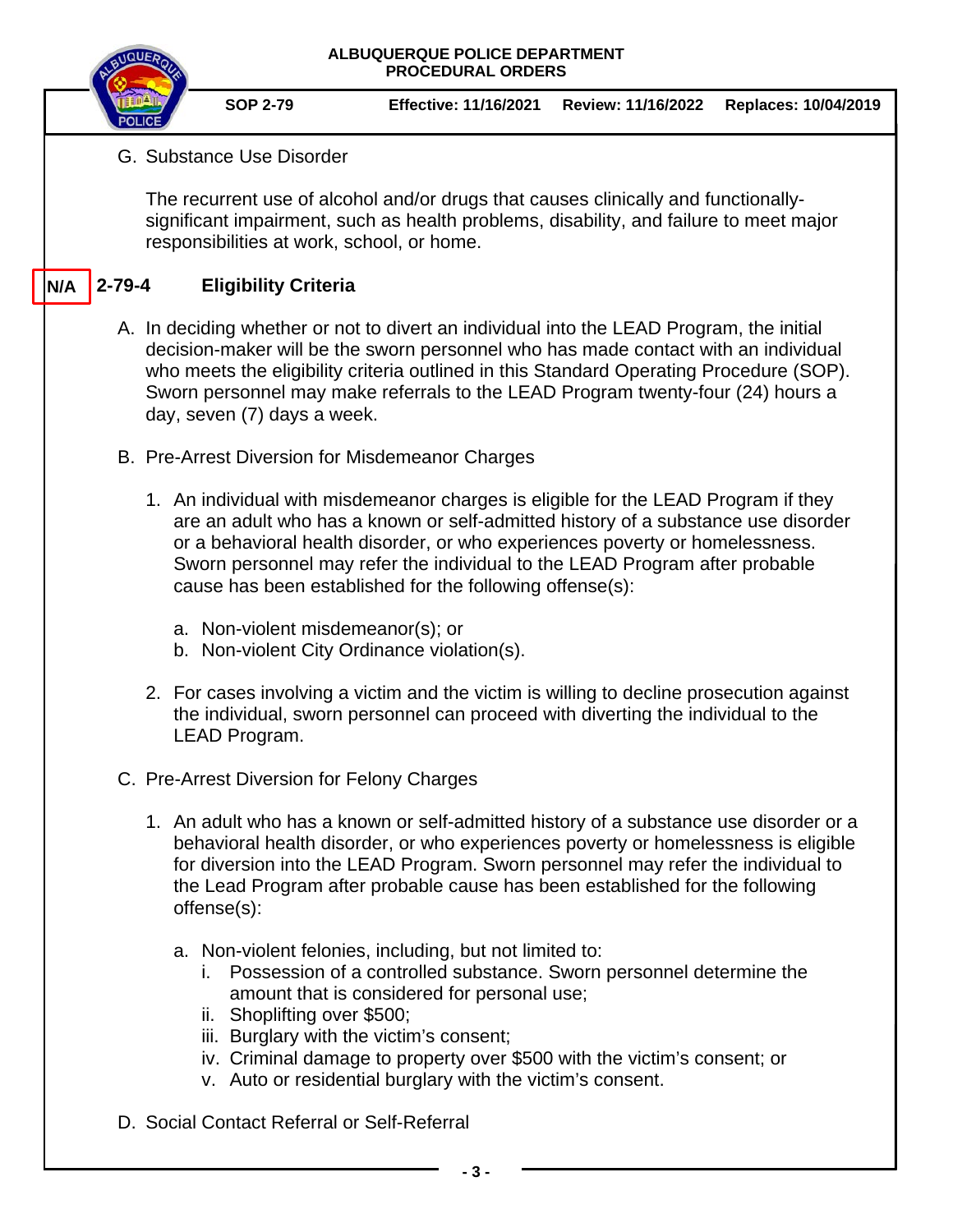

**SOP 2-79 Effective: 11/16/2021 Review: 11/16/2022 Replaces: 10/04/2019**

- 1. A social contact referral or self-referral is when sworn personnel encounter an individual who meets the eligibility criteria for diversion into the LEAD Program but who is not committing or has not committed a criminal offense.
- 2. The individual is someone whom sworn personnel frequently encounter and whom sworn personnel believe would benefit from the LEAD Program. The individual must meet the eligibility criteria and is not disqualified based on the exclusionary criteria.
- 3. Sworn personnel who proceed with diverting an individual into the LEAD Program though a social contact referral or self-referral will contact the Bernalillo County LEAD Case Manager for intake and will provide a copy of the LEAD Client Screening Form to the Bernalillo County LEAD Case Manager.
- E. Exclusionary Criteria
	- 1. At the time of initial police contact and during the background check, an individual will be considered ineligible for diversion into the LEAD Program if they:
		- a. Have been convicted for any of the following crimes within the last three (3) years:
			- i. Homicide (all offenses);
			- ii. All felony and misdemeanor sex offenses;
			- iii. All violent offenses, including domestic violence offenses;
			- iv. Arson;
			- v. Stalking and violations of protection order (all offenses);
			- vi. Kidnapping/false imprisonment;
			- vii. Any criminal offense involving a deadly weapon;
			- viii.All crimes against children;
			- ix. Trafficking a controlled substance;
			- x. Registered sex offender; or
			- xi. Promoting or accepting the earnings of a prostitute.
		- b. Are not amendable to the LEAD Program; or
		- c. Are under eighteen (18) years of age.
- F. If an individual qualifies for the LEAD Program but needs emergency medical attention or an emergency mental health evaluation, sworn personnel have the discretion to forward a completed LEAD Client Screening Form to the Bernalillo County LEAD Case Manager for follow-up after the individual receives medical attention.

### **2-79-5 Procedures for LEAD Program Referral N/A**

A. Pre-Qualification

**7**

1. Before referring an individual to the LEAD Program, sworn personnel will complete a background check by using the databases and resources available to them in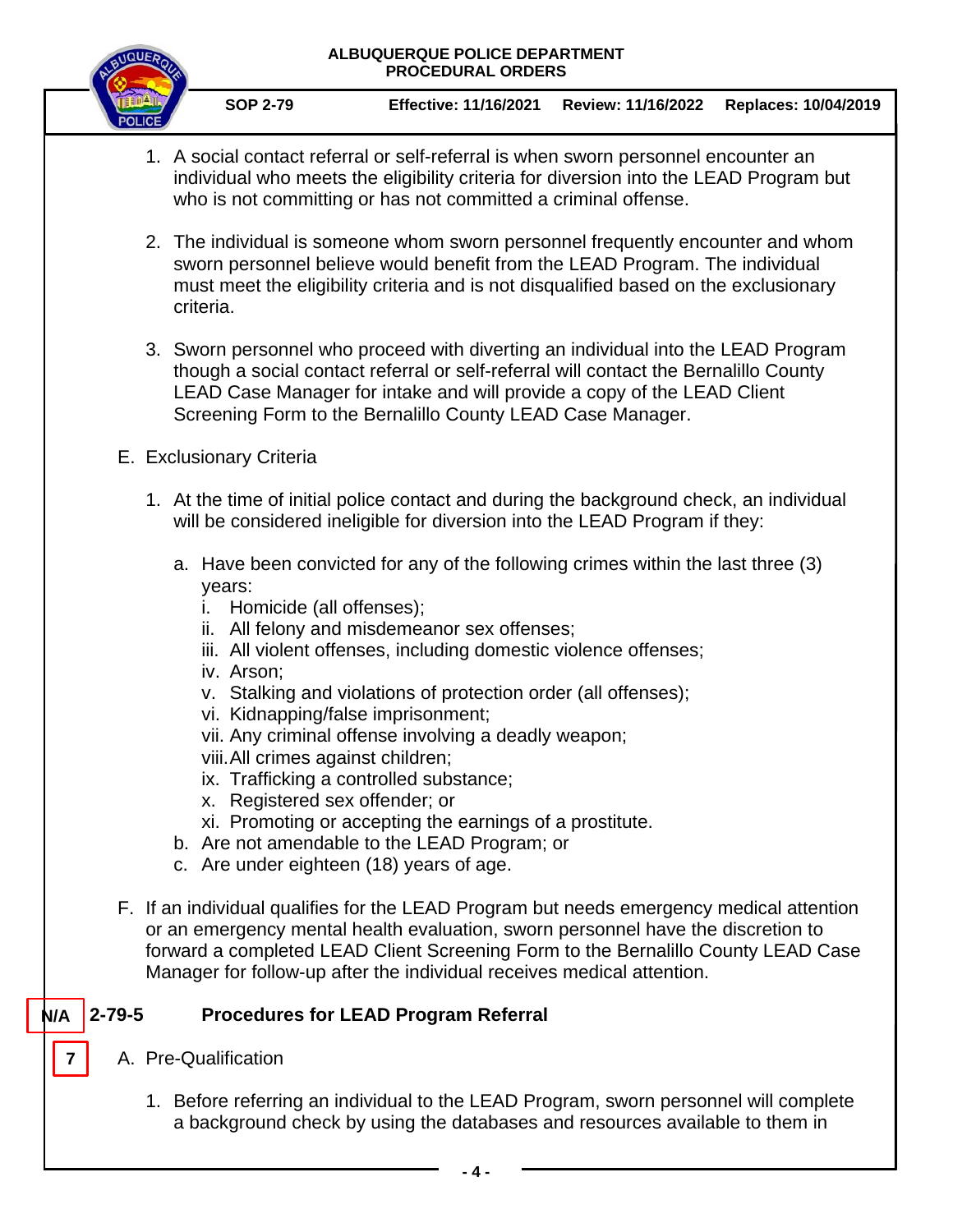|                                                                                                                                                                                                                                                   |                                                                                                                                                                                                                                                                                                                          | ALBUQUERQUE POLICE DEPARTMENT<br><b>PROCEDURAL ORDERS</b>                                                                                                                                                                                                                                                                                                                                                                                                                                                                                                                                                                                                                                                                                                                                                  |                                                                                                                                                                                                                                                                                                                                                                                                                                                                                                                                                                                                |                    |                      |  |  |  |  |
|---------------------------------------------------------------------------------------------------------------------------------------------------------------------------------------------------------------------------------------------------|--------------------------------------------------------------------------------------------------------------------------------------------------------------------------------------------------------------------------------------------------------------------------------------------------------------------------|------------------------------------------------------------------------------------------------------------------------------------------------------------------------------------------------------------------------------------------------------------------------------------------------------------------------------------------------------------------------------------------------------------------------------------------------------------------------------------------------------------------------------------------------------------------------------------------------------------------------------------------------------------------------------------------------------------------------------------------------------------------------------------------------------------|------------------------------------------------------------------------------------------------------------------------------------------------------------------------------------------------------------------------------------------------------------------------------------------------------------------------------------------------------------------------------------------------------------------------------------------------------------------------------------------------------------------------------------------------------------------------------------------------|--------------------|----------------------|--|--|--|--|
|                                                                                                                                                                                                                                                   |                                                                                                                                                                                                                                                                                                                          | <b>SOP 2-79</b>                                                                                                                                                                                                                                                                                                                                                                                                                                                                                                                                                                                                                                                                                                                                                                                            | <b>Effective: 11/16/2021</b>                                                                                                                                                                                                                                                                                                                                                                                                                                                                                                                                                                   | Review: 11/16/2022 | Replaces: 10/04/2019 |  |  |  |  |
|                                                                                                                                                                                                                                                   | order to determine whether the individual has any disqualifying criminal history as<br>indicated in this SOP.                                                                                                                                                                                                            |                                                                                                                                                                                                                                                                                                                                                                                                                                                                                                                                                                                                                                                                                                                                                                                                            |                                                                                                                                                                                                                                                                                                                                                                                                                                                                                                                                                                                                |                    |                      |  |  |  |  |
|                                                                                                                                                                                                                                                   | B. Referrals for Eligible Individuals                                                                                                                                                                                                                                                                                    |                                                                                                                                                                                                                                                                                                                                                                                                                                                                                                                                                                                                                                                                                                                                                                                                            |                                                                                                                                                                                                                                                                                                                                                                                                                                                                                                                                                                                                |                    |                      |  |  |  |  |
|                                                                                                                                                                                                                                                   |                                                                                                                                                                                                                                                                                                                          | 1. If the individual meets the eligibility criteria as confirmed through a background<br>check, sworn personnel can use their discretion to divert the individual into the<br>LEAD Program. When sworn personnel decide to divert an individual into the LEAD<br>Program, they shall:                                                                                                                                                                                                                                                                                                                                                                                                                                                                                                                      |                                                                                                                                                                                                                                                                                                                                                                                                                                                                                                                                                                                                |                    |                      |  |  |  |  |
|                                                                                                                                                                                                                                                   |                                                                                                                                                                                                                                                                                                                          | a. Contact the Bernalillo County LEAD Case Manager by telephone at (505) 250-<br>6282 for intake;<br>b. Complete the LEAD Client Screening Form located in TraCS and provide it to<br>the Bernalillo County LEAD Case Manager either in-person or by email at<br>leadcm@bernco.gov;<br>i. Sworn personnel will complete the LEAD Client Screening Form for social<br>contact referrals/self-referrals.<br>c. Complete all documentation consistent with Department policy and procedures,<br>including, but not limited to, LEAD Client Screening Forms, Uniform Incident<br>Reports, criminal summons, etc.; and<br>d. Be responsible for all other necessary paperwork as outlined in SOP Arrests,<br>Arrest Warrants, and Booking Procedures and forward it to the LEAD Liaison at<br>apdlead@cabq.gov. |                                                                                                                                                                                                                                                                                                                                                                                                                                                                                                                                                                                                |                    |                      |  |  |  |  |
| 2. When sworn personnel divert an individual for cases in which there is a victim<br>involved, they will:                                                                                                                                         |                                                                                                                                                                                                                                                                                                                          |                                                                                                                                                                                                                                                                                                                                                                                                                                                                                                                                                                                                                                                                                                                                                                                                            |                                                                                                                                                                                                                                                                                                                                                                                                                                                                                                                                                                                                |                    |                      |  |  |  |  |
|                                                                                                                                                                                                                                                   |                                                                                                                                                                                                                                                                                                                          | victim;<br>County LEAD Case Manager;                                                                                                                                                                                                                                                                                                                                                                                                                                                                                                                                                                                                                                                                                                                                                                       | a. Explain the LEAD Program to the victim, allow the victim to make their own<br>decision regarding prosecution, and will document the decision made by the<br>b. Seek approval from the victim in order to divert the individual who has been<br>charged away from the criminal justice system;<br>c. Complete the LEAD Client Screening Form and provide it to the Bernalillo<br>d. Be responsible for completing all other necessary paperwork as outlined in SOP<br>Arrests, Arrest Warrants, and Booking Procedures; and<br>e. Forward all other necessary paperwork to the LEAD Liaison. |                    |                      |  |  |  |  |
|                                                                                                                                                                                                                                                   | 3. When sworn personnel decide to divert an individual to the LEAD Program after-<br>hours or when a Bernalillo County LEAD Case Manager is unavailable, sworn<br>personnel can transport the individual to the CARE Campus or email the referral to<br>the Bernalillo County LEAD Case Manager for follow-up via email. |                                                                                                                                                                                                                                                                                                                                                                                                                                                                                                                                                                                                                                                                                                                                                                                                            |                                                                                                                                                                                                                                                                                                                                                                                                                                                                                                                                                                                                |                    |                      |  |  |  |  |
| 4. The Bernalillo County LEAD Case Manager can complete an intake by responding<br>to the scene, through a phone call with sworn personnel, or the sworn personnel<br>can transport the individual to the CARE Campus (formerly known as MATS) at |                                                                                                                                                                                                                                                                                                                          |                                                                                                                                                                                                                                                                                                                                                                                                                                                                                                                                                                                                                                                                                                                                                                                                            |                                                                                                                                                                                                                                                                                                                                                                                                                                                                                                                                                                                                |                    |                      |  |  |  |  |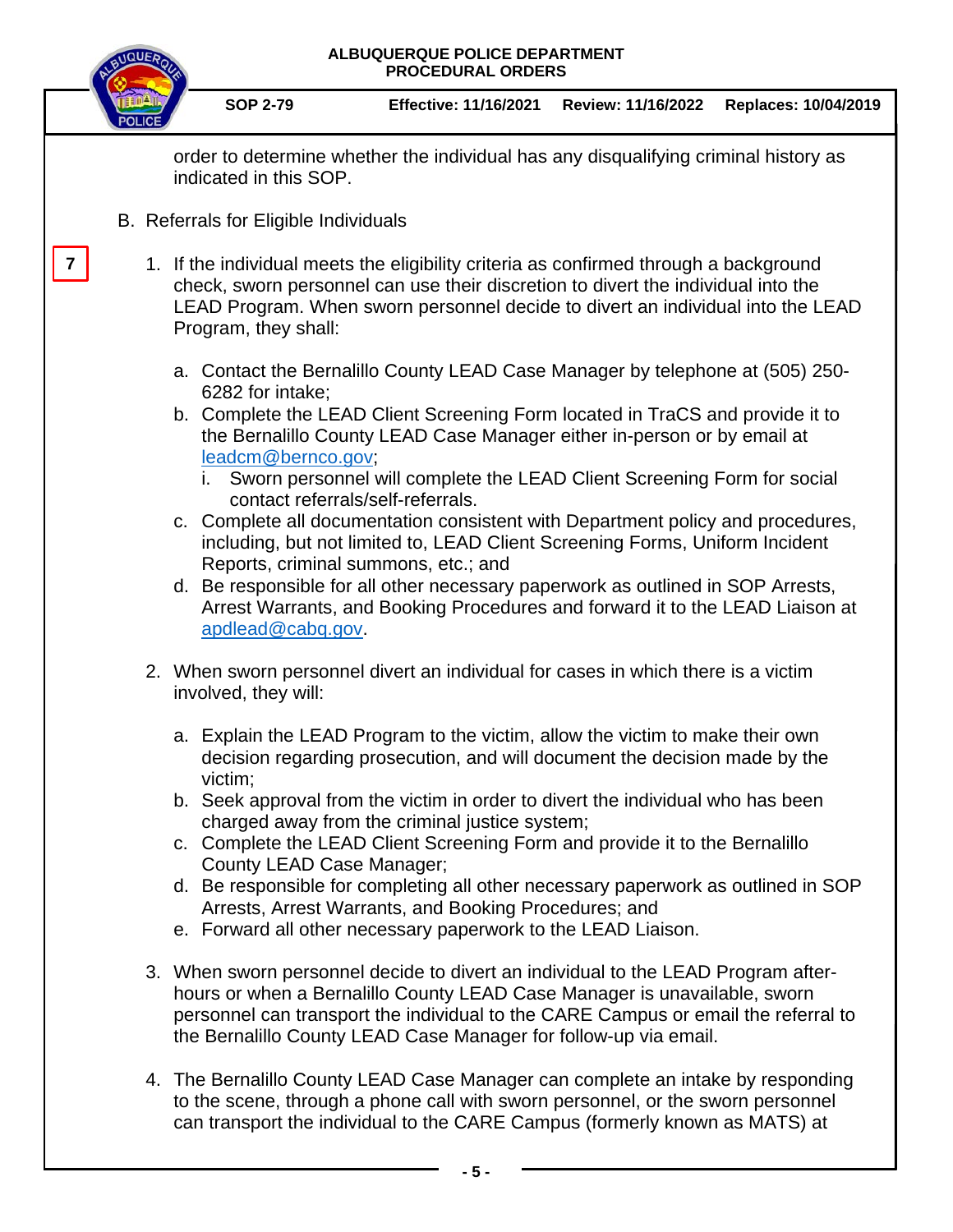

**SOP 2-79 Effective: 11/16/2021 Review: 11/16/2022 Replaces: 10/04/2019**

5901 Zuni Rd. SE. This process helps facilitate a "warm hand-off" between the Bernalillo County LEAD Case Manager, the individual, and sworn personnel.

C. Individuals Who Are Ineligible

If the individual is ineligible, sworn personnel shall file charges and proceed with the procedures outlined in SOP Arrests, Arrest Warrants, and Booking Procedures (refer to SOP Arrests, Arrest Warrants, and Booking Procedures for sanction classifications and additional duties).

- D. Individuals with an Active Warrant
	- 1. If an individual is diverted into the LEAD Program but has an active warrant, sworn personnel shall arrest the individual and process the individual for the warrant. Sworn personnel will follow the appropriate procedures for the warrant (refer to SOP Arrests, Arrest Warrants, and Booking Procedures for sanction classifications and additional duties). Sworn personnel will forward a completed LEAD Client Screening Form to the Bernalillo County LEAD Case Manager and to the LEAD Liaison for the new charges. Sworn personnel should remind the individual(s) that they must comply with the conditions of release set by the court, if applicable.
		- a. Sworn personnel have the discretion to divert an individual with any new criminal charges that make them eligible for the LEAD Program.

### **2-79-6 LEAD Program Participation N/A**

- A. An individual will have fourteen (14) days upon release from custody to contact a Bernalillo County LEAD Case Manager for intake. An individual will have thirty (30) days to maintain compliance with the LEAD Program before sworn personnel file the charges for which the individual was diverted from the criminal justice system.
	- 1. If the individual is non-compliant, the diverted charges will be filed by sworn personnel with assistance from the LEAD Liaison.
- B. When an individual is diverted for criminal charges, they have fourteen (14) days to complete an initial intake with a Bernalillo County LEAD Case Manager.
- C. An individual with criminal charges who was diverted from the criminal justice system will have fourteen (14) days upon release from a medical facility to contact a Bernalillo County LEAD Case Manager for intake.

### **2-79-7 LEAD Case Coordinating Group N/A**

- A. The LEAD Case Coordinating Group is a collaboration between the Department and the following:
	- 1. Bernalillo County Department of Behavioral Health Services;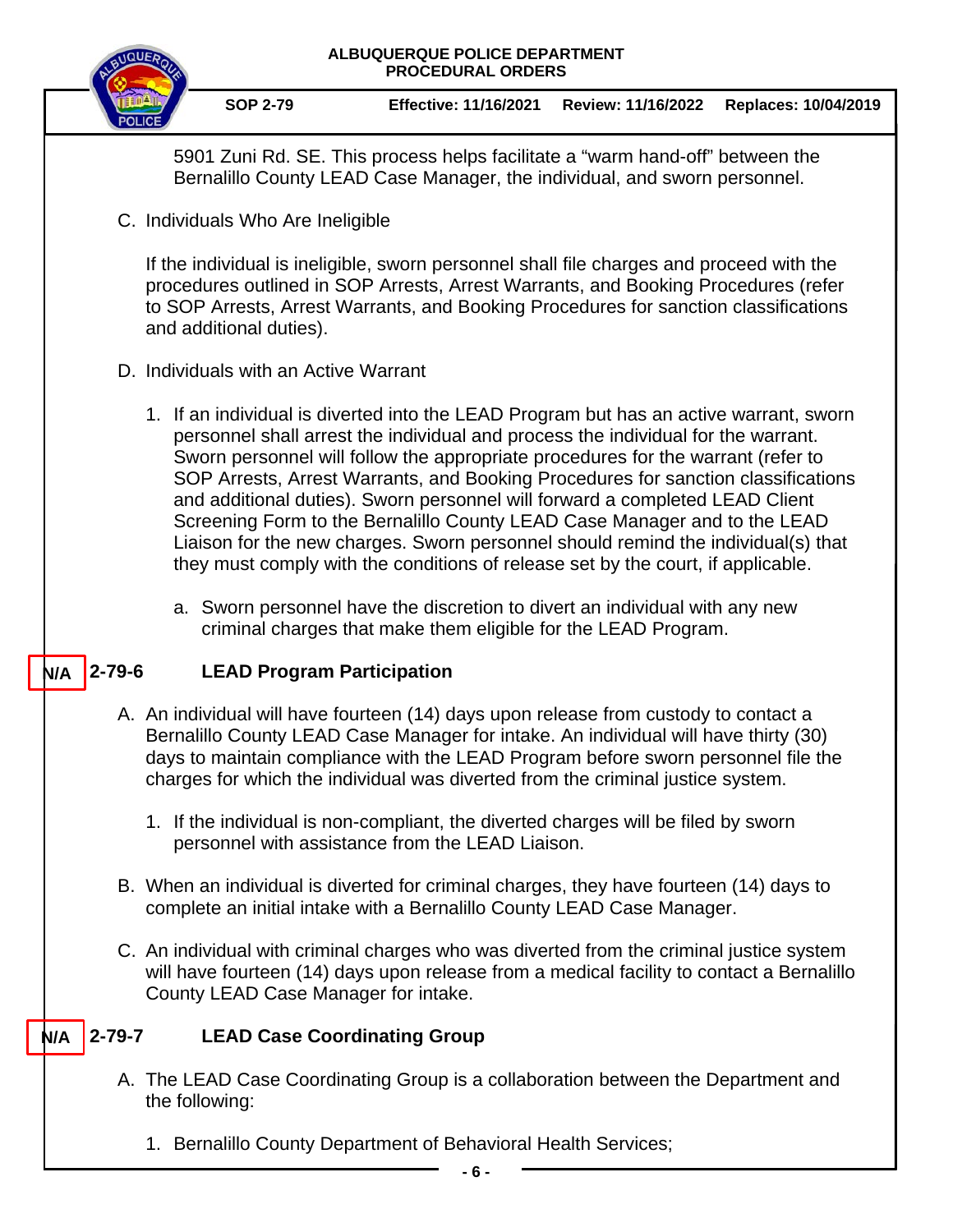- 2. Bernalillo County Sheriff's Office (BCSO);
- 3. Second Judicial District Attorney's Office;
- 4. LEAD Coordinators with the Law Offices of the Public Defender;
- 5. A person with lived experience of mental health; and
- 6. Any party to the LEAD Program Memorandum of Understanding (MOU).
- B. LEAD Program partners will use the staffing meetings to discuss:
	- 1. LEAD Program participants' situation and progress;
	- 2. Possible withdrawal of program support from participants who are not making effective use of the opportunity;
	- 3. Referral criteria, program capacity, and compliance with the protocol; and
	- 4. Particular cases or individuals to focus the attention of LEAD Program staff to include BCSO and the Department.
- C. Individual cases may be staffed more frequently via phone conferences as needed.

#### **2-79-8 LEAD Policy Coordinating Committee N/A**

- A. The LEAD Policy Coordinating Committee is a collaboration between the following:
	- 1. Bernalillo County Department of Behavioral Health Services;
	- 2. Second Judicial District Attorney's Office;
	- 3. LEAD Coordinators with the Law Offices of the Public Defender;
	- 4. Bernalillo County LEAD Case Managers; and
	- 5. Any party to the LEAD Program MOU.
- B. The LEAD Policy Coordinating Committee will hold staffing sessions to discuss major policy changes, program evaluation, funding, and service capacity.

### **2-79-9 General Responsibilities 7**

A. All sworn personnel assigned to Proactive Response Teams (PRT) shall be trained in the LEAD Program and shall be able to assist other sworn personnel in their respective area commands regarding the LEAD Program.